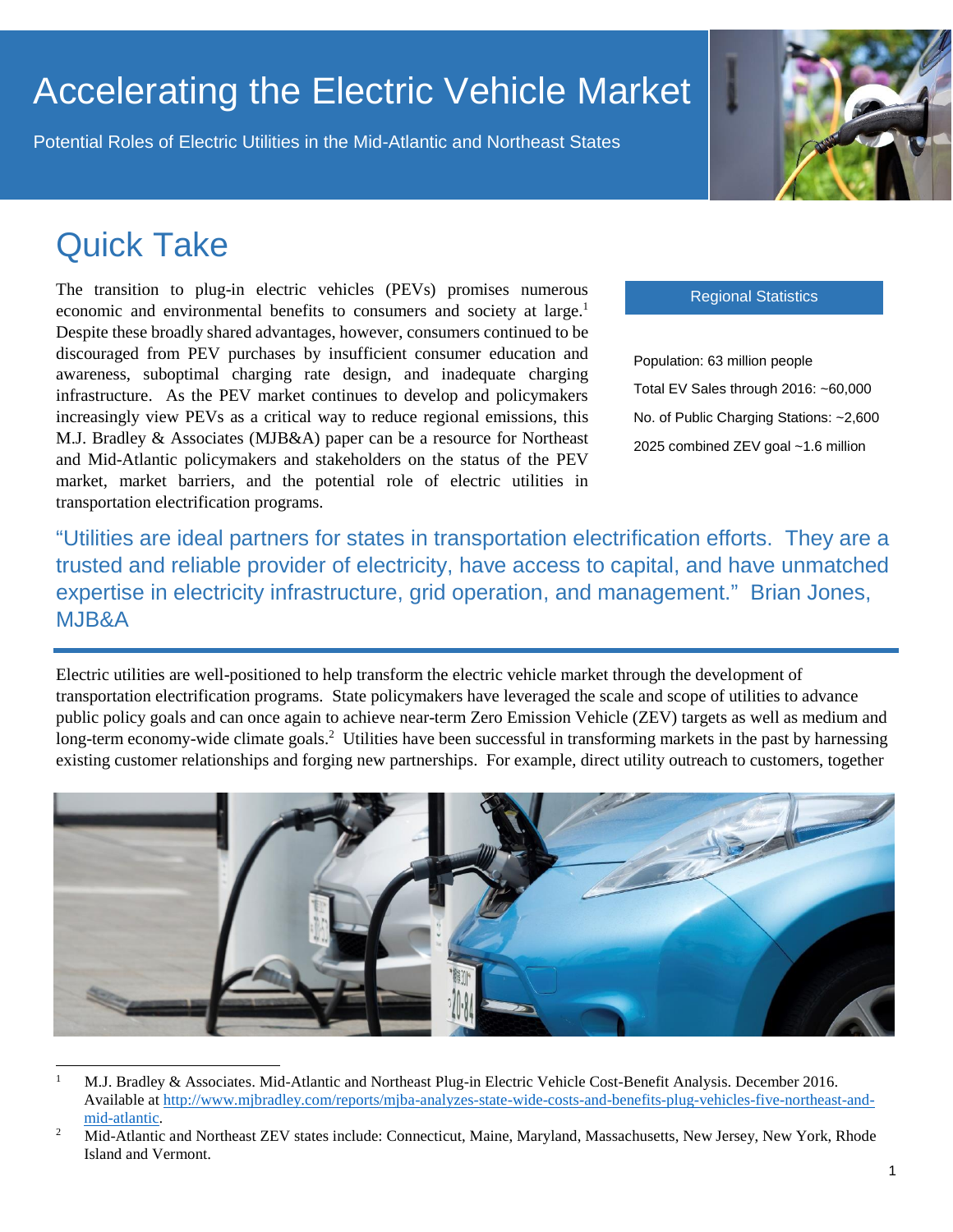with coordinated energy efficiency campaigns, have proven to be instrumental for the adoption of energy efficiency and the development of the energy efficiency market itself. In the same way, utilities have the potential to accelerate market transformation and pave the way to widespread transportation electrification. They can use existing networks and relationships to help improve customer awareness of electric vehicle benefits, purchasing programs, and opportunities. Utilities could work cooperatively with auto manufacturers and dealerships to provide current information to consumers about vehicle purchase incentives and charging options. Electric utilities could also be instrumental in providing consumers with information about charging rates and programs that benefit the grid and provide energy cost savings.

#### Targeted investments by electric utilities can help to make charging infrastructure ubiquitous.

Increased availability of charging stations will make electric vehicle ownership more attractive to a broader population and accelerate uptake of the technology. Consumers may require convenient away-from-home charging options at workplaces, public shopping centers, and along high traffic corridors in order to consider a PEV purchase. Electric utilities could play a critical role in accelerating the development of vehicle charging networks in collaboration with charging station providers, automakers, private businesses, and other partners. Direct utility investment in charging infrastructure can vary from a "make-ready" approach to an "owner–operator" approach. Under the make-ready approach, the utility would invest in the electrical infrastructure and upgrades necessary at the site, while a separate site host would be responsible for the procurement, installation, and ownership of the charging station itself. Alternatively, under the utility owner–operator model, the utility would invest in all the make ready portions of the site as well as the station itself. Utilities could also provide host sites with financial incentives, such as rebates for the costs of the charging infrastructure and/or the make-ready infrastructure portion. The investment model appropriate for a given location is a function of multiple variables, including location (e.g., type, such as residential building or shopping mall, or distance from existing infrastructure), the state of the existing distribution system, the state of the local charging infrastructure market, and likely customer base (including income level).



#### Utility Investment in Electric Vehicle Charging Infrastructure